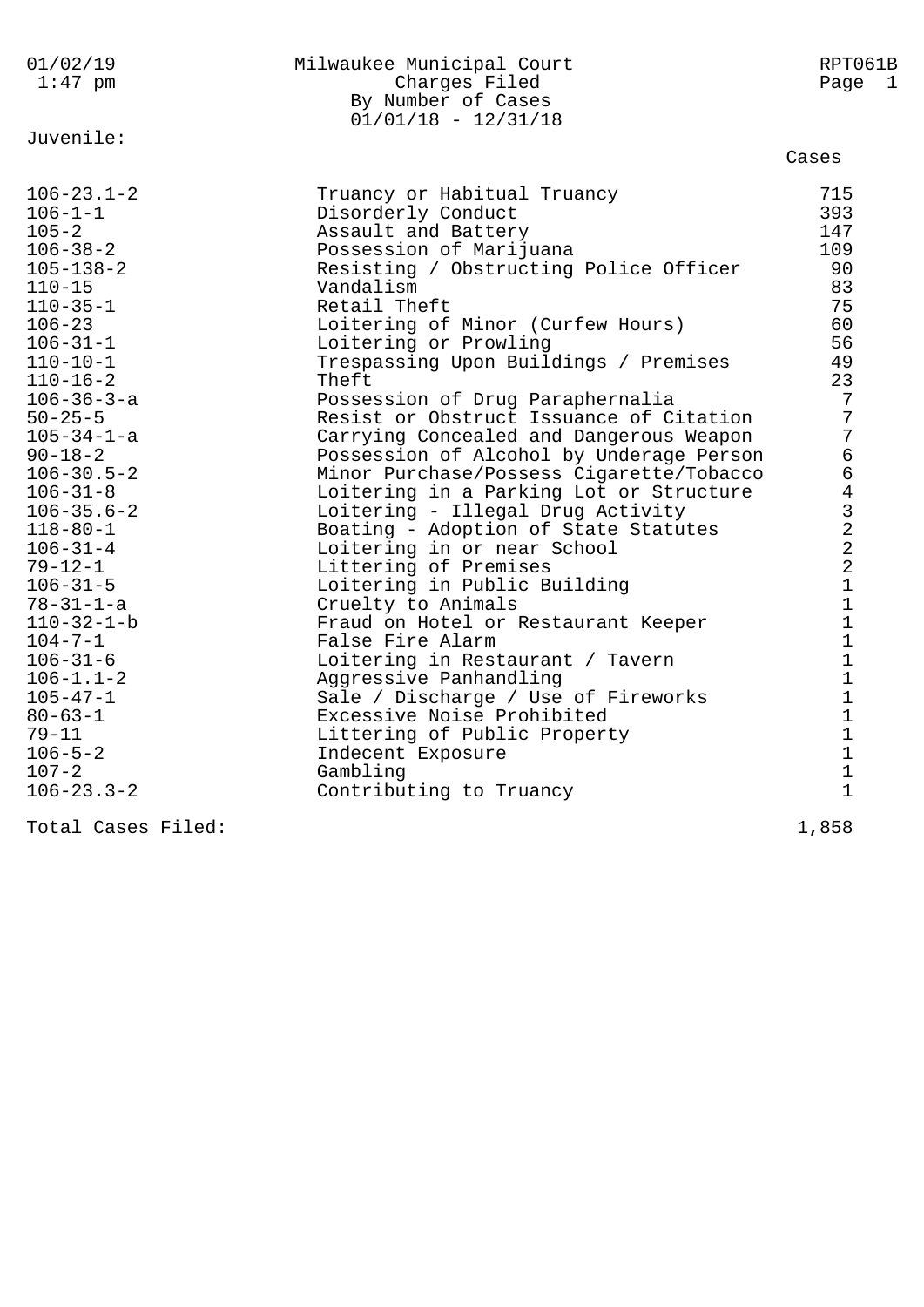| 01/02/19<br>$1:47$ pm | Milwaukee Municipal Court<br>Charges Filed<br>By Number of Cases<br>$01/01/18 - 12/31/18$ | RPT061B<br>Page 2 |
|-----------------------|-------------------------------------------------------------------------------------------|-------------------|
| Ordinances:           |                                                                                           | Cases             |
| $101 - 34 - 1$        | Contested Parking Citation(s)                                                             | 2,555             |
| $106 - 1 - 1$         | Disorderly Conduct                                                                        | 2,325             |
| $105 - 2$             | Assault and Battery                                                                       | 1,238             |
| $110 - 35 - 1$        | Retail Theft                                                                              | 1,079             |
| $106 - 23.1 - 2$      | Truancy or Habitual Truancy                                                               | 1,007             |
| $110 - 15$            | Vandalism                                                                                 | 901               |
| $110 - 10 - 1$        | Trespassing Upon Buildings / Premises                                                     | 840               |
| 200 through 295       | Building Code Violations                                                                  | 777               |
| $105 - 138 - 2$       | Resisting / Obstructing Police Officer                                                    | 732               |
| $106 - 38 - 2$        | Possession of Marijuana                                                                   | 715               |
| $106 - 23.3 - 2$      | Contributing to Truancy                                                                   | 713               |
| 295                   | Zoning Violations                                                                         | 408               |
| $106 - 36 - 3 - a$    | Possession of Drug Paraphernalia                                                          | 377               |
| $106 - 31 - 1$        | Loitering or Prowling                                                                     | 320               |
| $110 - 16 - 2$        | Theft                                                                                     | 261               |
| $118 - 80 - 1$        | Boating - Adoption of State Statutes                                                      | 175               |
| $90 - 18 - 2$         | Possession of Alcohol by Underage Person                                                  | 130               |
| $80 - 63 - 1$         | Excessive Noise Prohibited                                                                | 117               |
| $106 - 35.6 - 2$      | Loitering - Illegal Drug Activity                                                         | 97                |
| $105 - 77 - 1$        | Misuse of Emergency Telephone Numbers                                                     | 92                |
| $106 - 1.8 - 1$       | Public Drinking                                                                           | 84                |
| $106 - 31 - 7$        | Loitering - Soliciting, Etc.                                                              | 76                |
| $106 - 1.1 - 2$       | Aggressive Panhandling                                                                    | 74                |
| $106 - 23$            | Loitering of Minor (Curfew Hours)                                                         | 62                |
| $101 - 9.5 - 2$       | Loitering on Street Median                                                                | 52                |
| $50 - 25 - 5$         | Resist or Obstruct Issuance of Citation                                                   | 46                |
| $106 - 35 - 2$        | Loitering - Soliciting Prostitute                                                         | 46                |
| $200 - 24 - 1$        | Building Permit Required                                                                  | 43                |
| $79 - 11$             | Littering of Public Property                                                              | 42                |
| $90 - 18 - 3$         | Misrepresenting Age to Receive Alcohol                                                    | 42                |
| $78 - 17 - 1$         | Dog and Cat Licenses Required                                                             | 38                |
| $106 - 31 - 8$        | Loitering in a Parking Lot or Structure                                                   | 32                |
| $106 - 30 - 2 - a$    | Sale of Cigarettes to Minor/Underage                                                      | 31                |
| $78 - 19 - 2$         | Setting Animal at Large                                                                   | 27                |
| $90 - 8 - 1$          | Responsible Person on Premises Req'd                                                      | 27                |
| $106 - 31 - 5$        | Loitering in Public Building                                                              | 27                |
| $90 - 4 - 10 - a$     | Class D Operator's Liquor License                                                         | 27                |
| $78 - 19 - 1$         | Permitting Animal at Large                                                                | 26                |
| $78 - 22 - 2$         | Pit Bull/Rottweiler - Yard / Kennel Reqs                                                  | 24                |
| $78 - 3 - 1$          | Animal Owner's Duty to Restrain, Etc.                                                     | 22                |
| $106 - 5 - 2$         | Indecent Exposure                                                                         | 22                |
| $78 - 22 - 3$         | Pit-Bull/Rottweiler - Behavior Class Req                                                  | 19                |
| $80 - 44 - 2$         | Dumping Prohibited                                                                        | 19                |
| $106 - 31 - 6$        | Loitering in Restaurant / Tavern                                                          | 18                |
| $106 - 31 - 2$        | Loitering in or near a Dwelling Area                                                      | 18                |
| $100 - 59 - 3 - a$    | PP Veh Pass - Fail to Pay Fare                                                            | 18                |
| $105 - 34 - 1 - a$    | Carrying Concealed and Dangerous Weapon                                                   | 16                |
| $106 - 37 - 2$        | Frequenting An Illegal Drug House                                                         | 16                |
| $118 - 80 - 10$       | Boating - Safety Requirements                                                             | 16                |
| $107 - 2$             | Gambling                                                                                  | 16                |
| $106 - 51 - 3$        | Designated Offender - Not Prev Domiciled                                                  | 16                |
| $105 - 78 - 2$        | Abandoned 911 Calls - Repeated                                                            | 15                |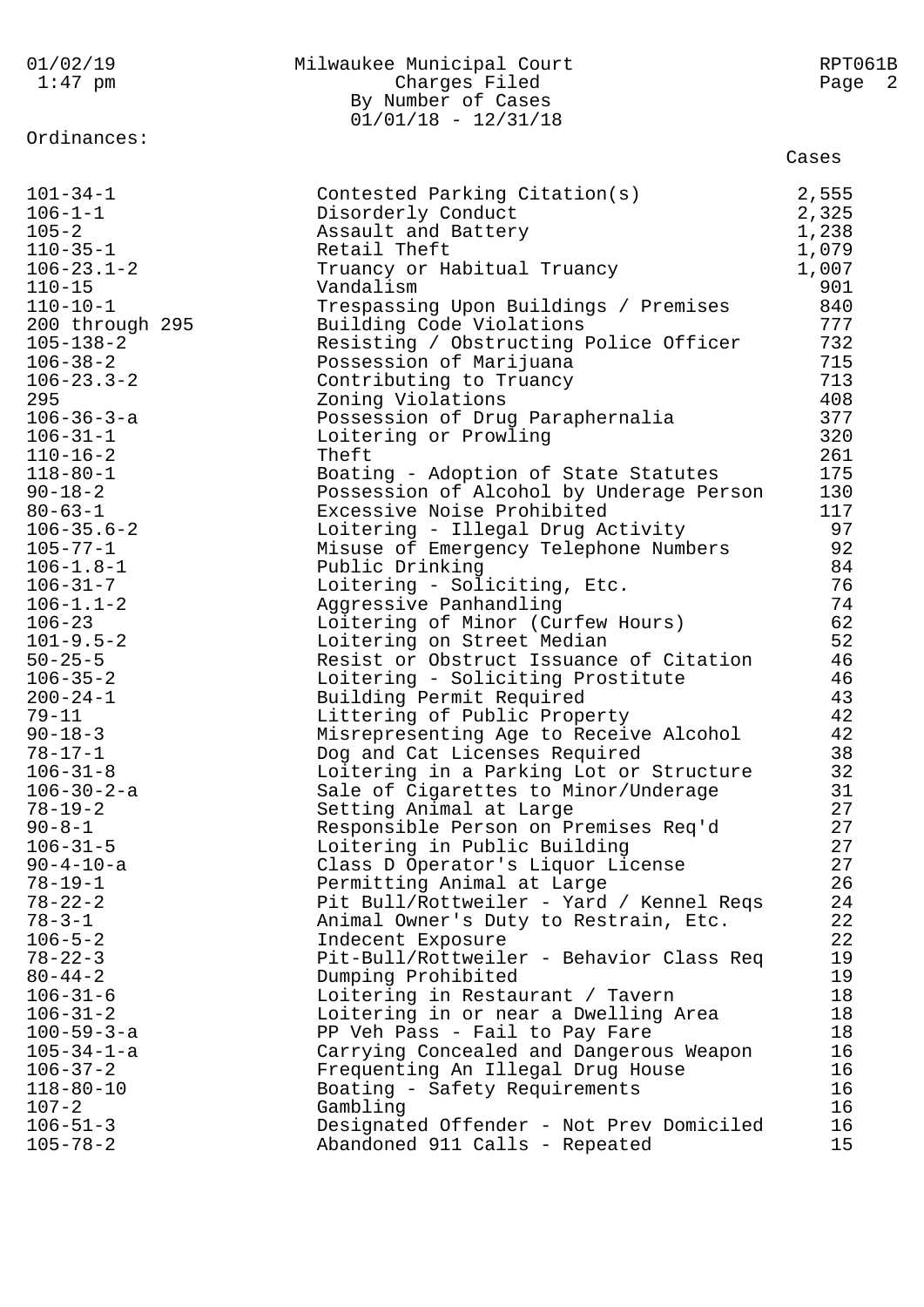# Ordinances:

## 01/02/19 Milwaukee Municipal Court RPT061B 1:47 pm Charges Filed Page 3 By Number of Cases 01/01/18 - 12/31/18

| $106 - 31 - 9$          | Loitering on Private / Public Property                       | 14             |
|-------------------------|--------------------------------------------------------------|----------------|
| $90 - 15 - 3 - a - 1$   | Class B Premises Allow Patron After Hrs                      | 13             |
| $92 - 11.5 - 1$         | Secondhand Sales - Article Not Owned                         | 13             |
| $106 - 8 - 2$           | Harassing Phone Call                                         | 13             |
| $79 - 12 - 1$           | Littering of Premises                                        | 12             |
| $68 - 21 - 1 - a$       | Food Dealer License Required                                 | 12             |
| $78 - 29 - 1$           |                                                              | 12             |
| $106 - 34.5 - 1$        | Animal Disturbing Peace<br>Prostitution - Prohibited Conduct | 12             |
| $106 - 8 - 4$           |                                                              | 11             |
|                         | Harassing Phone Calls - Repeated                             |                |
| $110 - 15.5 - 1$        | Vandalism - Graffiti Related                                 | 11             |
| $118 - 80 - 7$          | Swimming within Harbor Where Prohibited                      | 11             |
| $110 - 32 - 1 - a$      | Fraud on Hotel or Restaurant                                 | 10             |
| $108 - 5 - 1 - a$       | Public Dance Hall - License Required                         | 9              |
| $110 - 32 - 1 - b$      | Fraud on Hotel or Restaurant Keeper                          |                |
| $78 - 31 - 1 - a$       | Cruelty to Animals                                           |                |
| $80 - 49 - 3$           | Certain Vehicles Prohibited                                  |                |
| $106 - 30.5 - 2$        | Minor Purchase/Possess Cigarette/Tobacco                     |                |
| $214 - 23 - 3$          | Smoke Alarms - Annual Testing Required                       |                |
| $93 - 43 - 9$           | Recycle/Salvage/Tow - Record Veh Salvage                     | 9998887        |
| $93 - 5 - 1$            | Secondhand MV Dealer License Req'd                           |                |
| $63 - 3$                | Park Hour Violation                                          | 6666           |
| $78 - 31 - 3 - c$       | Cruelty to Animals - Lack Proper Shelter                     |                |
| $200 - 42 - 2 - d$      | Illegal Occupancy -- No Cert / Unfit                         |                |
| $78 - 31 - 2$           | Cruelty to Animals - Food and Water Regs                     |                |
| $106 - 23 - 2$          | Responsibility of Parents (Curfew)                           |                |
| $85 - 23 - 4 - a$       | Licensed Estab - Exceeding Occupy Limit                      | 66555555555    |
| $106 - 11$              | Mashing                                                      |                |
| $295 - 603 - 1$         | Commercial Lot - Land Use Violation                          |                |
| $106 - 31 - 4$          | Loitering in or near School                                  |                |
| 275                     | Building Maintenance                                         |                |
| $303 - 11 - 1$          | Financial Disclosure Required                                |                |
| $90 - 18 - 1 - a - 3$   | Allow Consumption of Alcohol by Underage                     |                |
| $295 - 503 - 1$         | Residential Lot - Land Use Violation                         |                |
| $78 - 22 - 1$           | Pit-Bull/Rottweiler - Leash Requirements                     |                |
| $101 - 20 - 1$          | Unnecessary Vehicle Noises Prohibited                        |                |
| 244                     | Signs and Outdoor Advertising                                |                |
| $104 - 7 - 1$           | False Fire Alarm                                             | $\overline{4}$ |
| $90 - 18 - 1 - c$       | Underage Attempt/Procure Alcohol                             | $\overline{4}$ |
| $102 - 7 - 1$           | Bicycle - Riding on Public Ways                              | $\overline{4}$ |
| $78 - 31 - 3 - d$       | Cruelty to Animals - Kept in Garage/Shed                     | $\overline{4}$ |
| $200 - 11 - 4$          | Illegal Occupancy and Use                                    | $\overline{4}$ |
| $105 - 69 - 2$          | Smelling / Inhaling Harmful Substance                        | $\overline{4}$ |
| $68 - 3$                | Impure Food, Water, Drugs or Ice                             | $\overline{4}$ |
| $105 - 47 - 1$          | Sale / Discharge / Use of Fireworks                          | $\overline{4}$ |
| $118 - 36 - 1$          | Boating - Unauth Use of Private Dock                         | $\overline{4}$ |
| $90 - 19 - 1$           | Presence of Minor at Licensed Premises                       | $\overline{4}$ |
| $78 - 31 - 7$           | Cruelty to Animals - Fail Get Vet Care                       | $\overline{4}$ |
| $106 - 23.2$            | Contributing to Delinquency of Minor                         | $\overline{4}$ |
| $68 - 25 - 2$           | Food Peddlers License Required                               | $\mathsf{3}$   |
| $110 - 12 - 1 - a$      | Landlord - Forcible Entry Prohibited                         | $\mathsf{3}$   |
| $118 - 80 - 1$ 30.62(3) | Boating - Fail Provide Floatation Dev                        | $\mathbf{3}$   |
| $78 - 23 - 1 - a$       | Dangerous Animal Regulations                                 | 3              |
|                         |                                                              |                |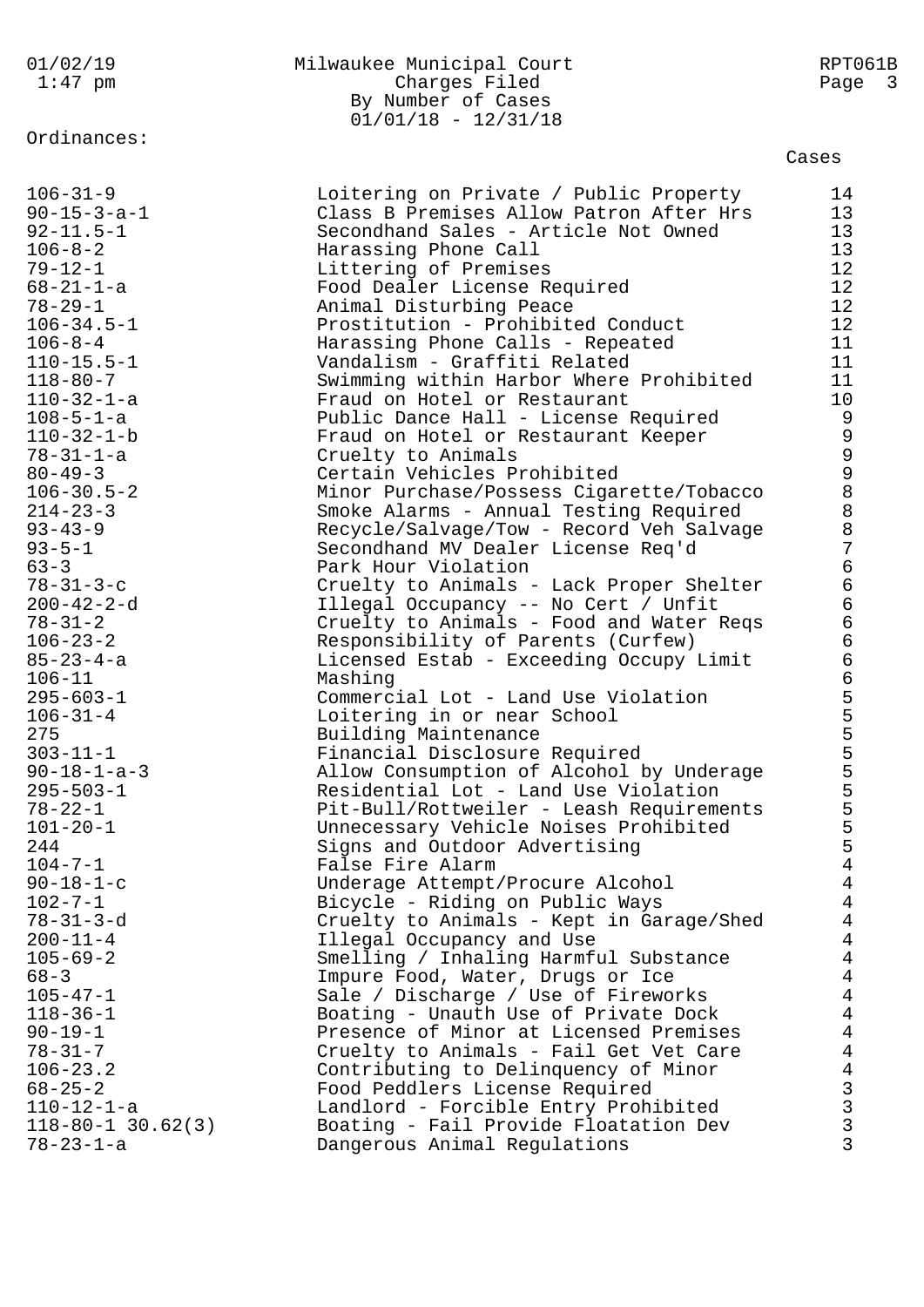Ordinances:

200-51.7-4-a Registration Stmt Reqd - Vacant Building 1

# 01/02/19 Milwaukee Municipal Court RPT061B 1:47 pm Charges Filed Page 4 By Number of Cases 01/01/18 - 12/31/18

Cases

200-42-2-c Illegal Occupancy -- No Cert / Unfit 3 115-32-1 Obstruction on Public Ways 3 84-43-2 Cigarette and Tobacco License Required 3 214-3 Adoption of Model Fire Code 3 105-50-1 Synthetic Marijuana Poss/Sale/Use Prohib 3 102-9-2 Bicycle - Lack of Eqmt for Oper in Dark 3 106-8-1 Obscene Phone Call 3 66-22-1-a Create/Knowing Allow Lead-Based Nuisance 3 90-19-2-a-1 Allow Underage on Premises 3 80-15 Spitting in Public Places 2 68-21-1 Food Dealer License Required 2 105-66-1 Repairing Motor Vehicle on Street 2 110-4-1 Damaging of Public Property 2 93-45-1 Recycle/Salvage/Tow - Lic Stickers/Sign 2 105-75-15-a Excessive False Alarms 2 90-3-2 Distrib Alcohol at Unlicensed Premises 2 78-23-4 Dangerous Animal - Indoor Confine Reqs 2 78-23-10 Dangerous Animal at Large Notif Req'd 2 108-23 Hours for Public Entertainment Regs 2 80-10-6-b Chronic Nuisance Premises 2 90-4-4-c Class B Licensee's Responsibility 2 99999 Municipal Violation 2 118-80-1 30.61 Boating - Oper After Sunset w/o Lights 2 75-23-5-a Tattoo / Body Pierce - License Required 2 78-31-8-a Cruelty to Animals - Left in Parked Veh 2 200-42-2-a Certificate of Occupancy Required 2 79-10-2 Littering on Street by Motor Vehicle 2 90-18-1-a-1 Sale of Alcohol to Underaged Person 2 225 **Plumbing and Drainage 2** 90-32-1 Fraud on Tavernkeeper 2 78-31-1-b Abandon/Transport Animal in Cruel Manner 2 90-16-1 Display of License - Posting Required 2 118-62-2 Loitering on Bridge Prohibited 1 106-36-3-b Manufact/Sell/Deliver Drug Paraphernalia 1 85-30 Collusive Agreements Prohibited 1 78-31-3-b Cruelty to Animals - Lack of Shade 1 90-20 Sale of Intoxicant to Intoxicated Person 1 68-37 Food Peddler Regulations 1 93-47-2 Towing - Non-Consensual Requirements 1 78-31-3-a Cruelty to Animals - Lack of Shelter 1 110-18-1 Tapping of Public Utilities Prohibited 1 118-80-1 30.62(8) Boating - Battery 1 105-57-3-a Sales on Public Right of Way Regs 1 118-80-1 30.549(2) Boating - Fail to Apply for Reg/Title 1 105-35-1 Discharge of Firearm in City w/o Permit 1  $102 - 7 - 7$  1 118-80-1 30.51(1) Boating - Operate w/o Valid Cert of Num 1 78-6.5-1 Keeping of Chickens in City - Permit Req 1 108-17 Public Ent Premises - Posting License 1 118-80-5 Boating - Littering the Waterways 1 78-23-2 Dangerous Animal - Leash and Muzzle Req 1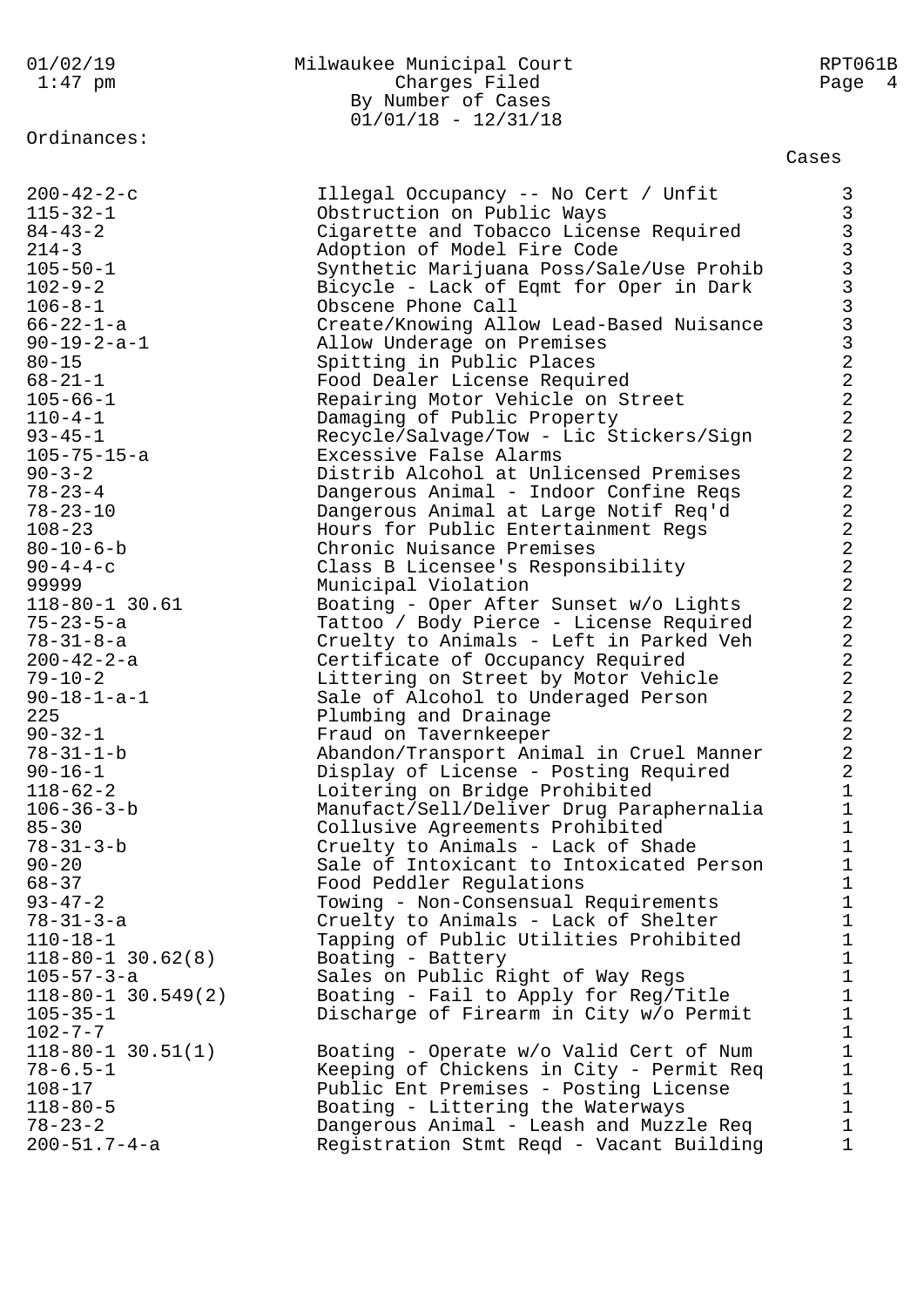## Ordinances:

#### 01/02/19 Milwaukee Municipal Court RPT061B 1:47 pm Charges Filed Page 5 By Number of Cases 01/01/18 - 12/31/18

| $104 - 15$<br>$100 - 59 - 13$<br>$100 - 50 - 1 - b$<br>$107 - 1$<br>$90 - 31 - 1 - a$<br>$106 - 21 - 4$<br>$105 - 34 - 1 - b$<br>$78 - 31 - 4$<br>$106 - 36 - 3 - d$<br>$295 - 403 - 3 - b$<br>$79 - 40 - 2$<br>$79 - 40 - 1$<br>$90 - 27 - 1$<br>$78 - 23 - 3 - a$<br>$93 - 47 - 11$<br>$93 - 47 - 7$<br>$78 - 5 - 3$<br>$105 - 65 - 1$<br>$95 - 14 - 2 - a$<br>$90 - 4 - 1$<br>$79 - 5$<br>$101 - 5.5 - 1 - a$<br>$105 - 48 - 1$<br>$214 - 9$<br>$66 - 22 - 4 - h - 3$<br>$200 - 20 - 2$<br>$68 - 41 - 2 - a$<br>$214 - 27 - 4$<br>$90 - 4 - 4 - a$<br>$80 - 65 - 4$<br>$105 - 79 - 1$<br>$68 - 41 - 7$ | Obstruct Police/Fireman During Fire<br>PP Vehicle - Daily Trip Records Req'd<br>PP Vehicle - Operate without Permit<br>Gambling Places - Permit or Run<br>Refilling Bottles/Sub Brands Prohibited<br>Theft of Library Material<br>Carrying Concealed Firearm<br>Cruelty to Animals - Leash Requirements<br>Advertisement of Drug Paraphernalia<br>Paved or Approved Surface Required<br>Unauthorized Removal of Recycling Cart<br>Unauthorized Removal of Recyclables<br>Licensed Premises - Open Entry Required<br>Dangerous Animal - Confinement Required<br>Towing - Regulations to be Posted<br>Towing - Recordkeeping<br>Keep Animal in City - Exceed # Permitted<br>Abandoned Motor Vehicle or Trailer<br>Home Improvement Contractor License Reqd<br>Waste Container Location Regulations<br>Excessive Size/Weight/Load Permit Req'd<br>Smoking Prohibited - Adoption State Law<br>Responsibility to Eliminate Fire Hazards<br>Certified Lead Supervisor Not on Project<br>Unlawful Eviction<br>Food Peddlers - Permit Required<br>Smoke Detectors Not Operative<br>Class B Manager's License<br>Noise Nuisances<br>Legal Occupant List for Rental Prop Req<br>Food Peddlers - Rules and Regulations | 1<br>$\mathbf{1}$<br>$\mathbf{1}$<br>$\mathbf{1}$<br>$\mathbf 1$<br>$\mathbf{1}$<br>$\mathbf{1}$<br>$\mathbf{1}$<br>$\mathbf 1$<br>$\mathbf{1}$<br>$\mathbf{1}$<br>$\mathbf{1}$<br>$\mathbf{1}$<br>$\mathbf{1}$<br>$\mathbf{1}$<br>$\mathbf{1}$<br>$\mathbf{1}$<br>$\mathbf{1}$<br>$\mathbf{1}$<br>$\mathbf{1}$<br>$\mathbf{1}$<br>$\mathbf{1}$<br>$\mathbf 1$<br>$\mathbf{1}$<br>$\mathbf{1}$<br>$\mathbf 1$<br>$\mathbf{1}$<br>$\mathbf{1}$<br>$\mathbf{1}$<br>$\mathbf{1}$<br>$\mathbf 1$<br>$\mathbf{1}$ |
|-----------------------------------------------------------------------------------------------------------------------------------------------------------------------------------------------------------------------------------------------------------------------------------------------------------------------------------------------------------------------------------------------------------------------------------------------------------------------------------------------------------------------------------------------------------------------------------------------------------|-------------------------------------------------------------------------------------------------------------------------------------------------------------------------------------------------------------------------------------------------------------------------------------------------------------------------------------------------------------------------------------------------------------------------------------------------------------------------------------------------------------------------------------------------------------------------------------------------------------------------------------------------------------------------------------------------------------------------------------------------------------------------------------------------------------------------------------------------------------------------------------------------------------------------------------------------------------------------------------------------------------------------------------------------------------------------------------------------------------------------------------------------------------------------------------------------------------|--------------------------------------------------------------------------------------------------------------------------------------------------------------------------------------------------------------------------------------------------------------------------------------------------------------------------------------------------------------------------------------------------------------------------------------------------------------------------------------------------------------|
| Sub Total:                                                                                                                                                                                                                                                                                                                                                                                                                                                                                                                                                                                                |                                                                                                                                                                                                                                                                                                                                                                                                                                                                                                                                                                                                                                                                                                                                                                                                                                                                                                                                                                                                                                                                                                                                                                                                             | 16,399                                                                                                                                                                                                                                                                                                                                                                                                                                                                                                       |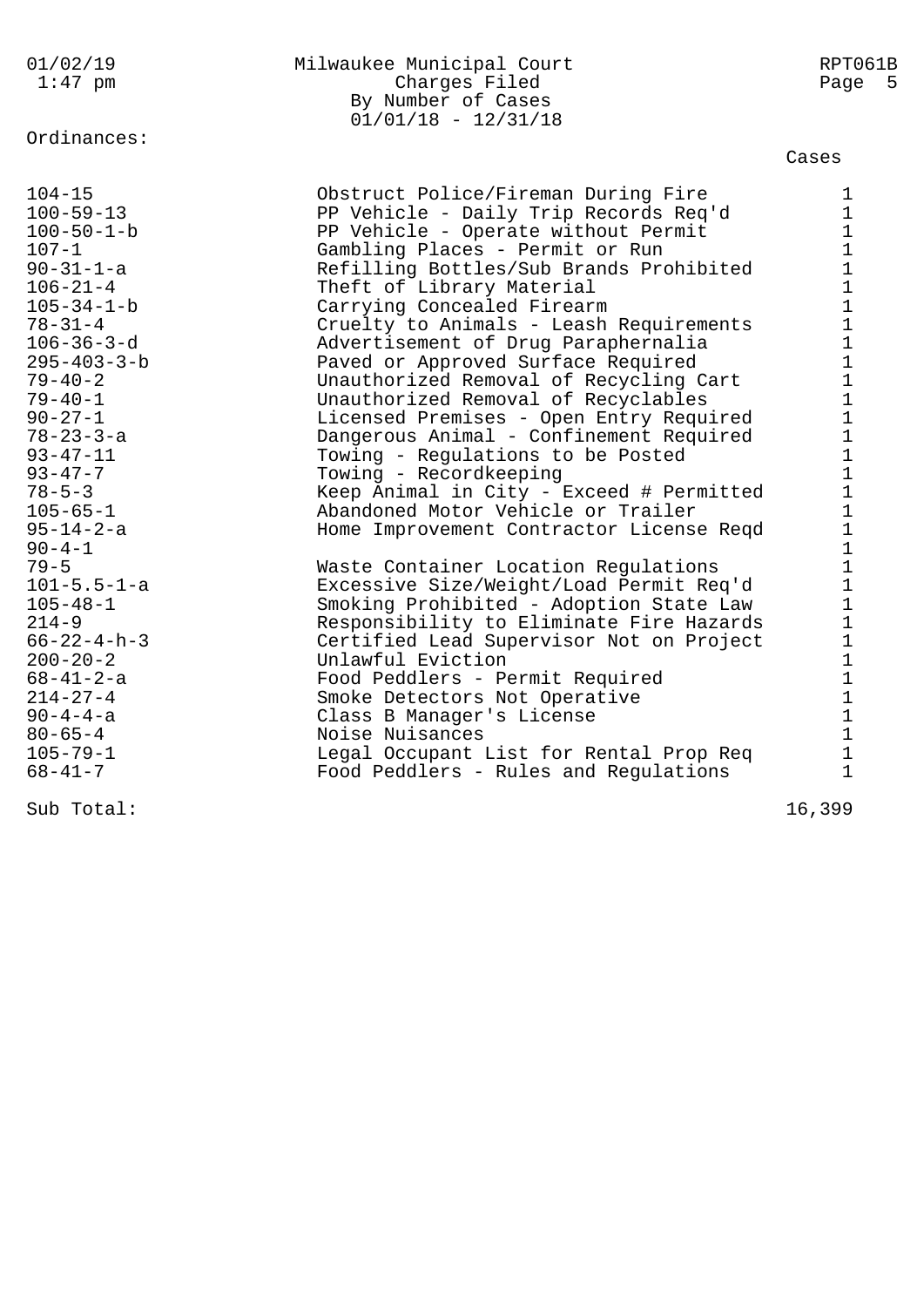### 01/02/19 Milwaukee Municipal Court RPT061B 1:47 pm Charges Filed Page 6 By Number of Cases 01/01/18 - 12/31/18

State Statutes:

| 343.44(1)(a)    | Operating After Suspension              | 12,745 |
|-----------------|-----------------------------------------|--------|
| 346.57(5)       | Exceeding Speed Zones/Posted Limits     | 10,437 |
| 344.62(1)       | Operate Motor Vehicle without Insurance | 9,447  |
| 341.04(1)       | Non-Registration of Vehicle             | 7,320  |
| 341.03(1)       | Oper Veh After Sus/Rev or Can of Reg    | 3,299  |
| 343.05(3)(a)    | Operate w/o Valid License               | 2,996  |
| 346.37(1)(c)1   | Violate Red Traffic Light               | 2,459  |
| 347.48(2m)(b)   | Vehicle Operator Fail/Wear Seat Belt    | 1,519  |
| 346.46(1)       | Fail/Stop at Stop Sign                  | 1,453  |
| 344.62(2)       | Operate Motor Vehicle w/o Proof of Ins  | 1,334  |
| 341.61(2)       | Display Unauth. Veh. Registration Plate | 1,283  |
| 347.09(1)(a)    | Operate Motor Vehicle w/o 2 Headlights  | 981    |
| 346.04(2)       | Failure To Obey Traffic Officer/Signal  | 867    |
| 341.15(1)       | Fail/Display Vehicle License Plates     | 862    |
| 347.14(1)       | Operate Vehicle w/o Stopping Lights     | 812    |
| 347.48(4)(am)   | Safety Belt Violations-Child            | 680    |
| 346.63(1)(a)    | Operating While Intoxicated             | 507    |
| 343.44(1)(b)    | Operating After Revocation              | 470    |
| 346.57(2)       | Unreasonable and Imprudent Speed        | 452    |
| 347.13(1)       | No Tail Lamp/Defective Tail Lamp-Night  | 405    |
| 346.89(1)       | Inattentive Driving                     | 334    |
| 346.18(2)       | Fail/Yield while Making Left Turn       | 319    |
| 346.57(4)(e)    | Speeding on City Highway                | 317    |
| 346.63(1)(b)    | Operating While Intoxicated - BAC .1%+  | 294    |
| 346.675(1)      | Veh Owner Liability-Hit and Run         | 288    |
| 346.62(2)       | Reckless Driving-Endanger Safety        | 272    |
| 346.18(3)       | Fail/Yield Right/Way from Stop Sign     | 268    |
| 346.94(12)      | Driving on Bicycle Lane or Way          | 256    |
| 347.48(2m)(c)   | Operator Fail/Have Passenger/SeatBelted | 232    |
| TR305.32(4)(b)2 | Illegal Window Tint                     | 226    |
| 343.43(1)(d)    | Violate Driving License Restrictions    | 222    |
| 343.18(1)       | Operate w/o Carrying License            | 222    |
| 347.06(1)       | Operation w/o Required Lamps Lighted    | 220    |
| 346.08          | Unsafe Passing on Right                 | 192    |
| TR305.15(5)     | Fail/Maintain High-Mounted Stop Lamp    | 184    |
| 346.14(1)       | Automobile Following Too Closely        | 176    |
| 347.48(2m)(d)   | Ride in Vehicle w/o Wearing Seat Belt   | 171    |
| 346.13(1)       | Unsafe Lane Deviation                   | 164    |
| 341.61(4)       | Possess Fraud. Obtained Registration    | 150    |
| 347.13(3)       | Operate Vehicle w/o Registration Lamps  | 142    |
| 346.175(1)(a)   | Owners Liability-Flee/Elude Officer     | 140    |
| 343.22(1)       | Fail/Notify DMV of Address/Name Change  | 138    |
| 346.37(1)(c)3   | Illegal Right Turn on Red               | 134    |
| TR305.34(6)     | Illegal Materials on Windshield         | 133    |
| 342.15(5)       | Failure to Transfer Vehicle Title       | 127    |
| 346.68          | Hit and Run-Unattended Vehicle          | 117    |
| 346.10(2)       | Passing at Intersection                 | 110    |
| 346.39(1)       | Fail/Stop for Flashing Red Signal       | 109    |
| TR305.32(6)     | Rear Side Window Excessive Tinting      | 105    |
| 346.70(1)       | Failure to Notify Police of Accident    | 105    |
| 346.57(3)       | Driving too Fast for Conditions         | 101    |
| TR305.32(2)     | Front Driver's Side Window not Operate  | 96     |
|                 |                                         |        |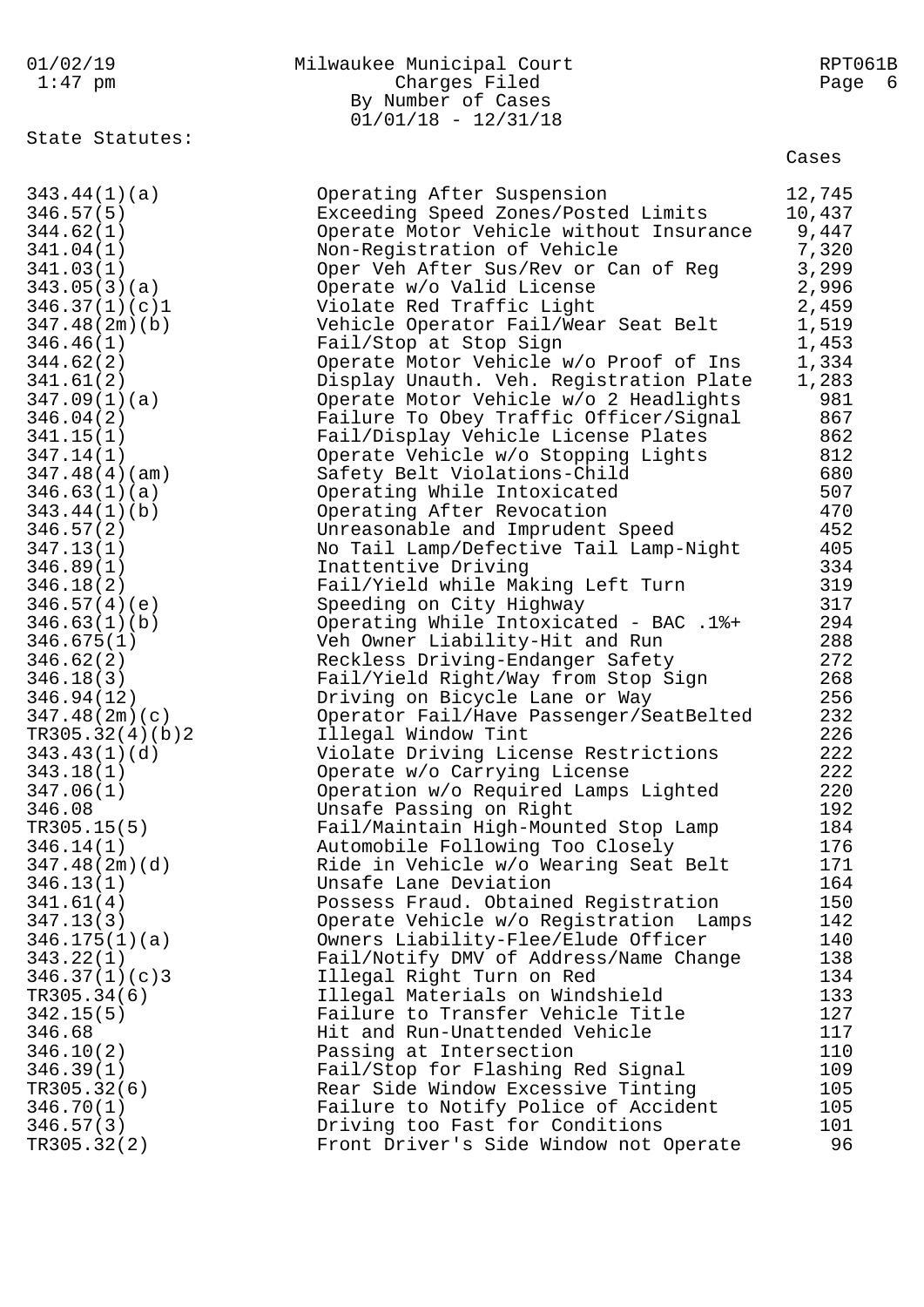01/02/19 Milwaukee Municipal Court RPT061B 1:47 pm Charges Filed Page 7 By Number of Cases 01/01/18 - 12/31/18 State Statutes: Cases TR305.34(3) Cracked/Damaged Vehicle Windshield 87 TR327.03(5) Interstate/Intrastate Driving Rqmts 85 346.31(1) Fail to Follow Indicated Turn 83 346.31(3)(b) Improper Left Turn/Intersection 74 341.04(2) Improper Registration of Vehicle 73 TR305.32(5)(b) Rear Window Excessive Tinting 72 346.37(1)(b) Violate Yellow Traffic Signal 71 346.23(1) Fail/Yield at Controlled Intersection 67 346.04(1) Fail/Obey Traffic Officer Signal/Order 67 341.15(3)(a) Improper Display/Plates (No Plates) 65 346.935(3) Keep Open Intoxicants in MV 63 346.05(1) Operating Left of Center Line 63 346.19(1) Fail/Yield to Stop for Emergency Vehicle 61 343.305(9)(am) Refusal 61 346.34(1)(b) Fail to Signal Turn 59 343.305(9)(a) Refusal 54 346.24(1) FYR to Pedestrian/uncontroll. Intersect 53 346.15 Driving Wrong Way on Divided Highway 53 347.06(3) Unclean/Defective Lights or Reflectors 50  $TR327.03(1)$  Fed Reg/Safety - General 50 341.62 Display False Vehicle Registration Plate 50 TR305.26(3) Cracked/Damaged/Poor Reflect on Mirror 49 347.12(1)(a) Approaching Operator Fail/Dim MultiBeams 49 343.45(2) Permit Unauthorized Person to Drive 48 346.32 Improper Turn into Driveway/Private Road 48 346.06 Meeting of Vehicle-Wrong Side 46 346.63(1)(am) Operat. w/ Detectable Level Ctrld Substn 46 346.31(2) Improper Right Turn 44 346.87 Unsafe Backing of Vehicle 43 346.935(2) Possess Open Intoxicants in MV 43 346.18(5) Fail/Yield Rt/Way from Parked Position 42 346.69 Hit and Run-Property Adjacent to Highway 40 TR327.03(4) Violation of Out of Service Notice 40 346.54 Improper Parking/Standing of Vehicle 39 347.39(1) Operate Motor Veh. w/o Adequate Muffler 37 346.29(2) Standing on Roadway 34 346.34(1)(a)3 Unsafe Turn-w/o Reasonable Safety 32 347.07(2)(b) Operate Vehicle w/ NonRed Taillights 31 346.34(1) Fail/Signal Turn/Unsafe Turn 31 342.15(6)(a) Failure of Transferee to Obtain Title 30 341.15(3)(b) Improper Display/Plates (Hard to See) 30 346.09(1) Passing into Oncoming Traffic 30 347.12(1) Failure to Dim Headlights 26 346.24(2) Sudden Pedes/Bike Movement into Traffic 25 346.18(4) Fail/Yield when Emerging from Alley 24 343.05(3)(b) Operate Motorcycle w/o Valid License 24 346.70(2) Duty/Report Accident (Report Req'mt) 24 346.075(2) Improper Passing of Stopped Bus 23 TR305.18(2)(c) Damaged/Distorted Vehicle Bumpers 21 346.18(1) Fail/Yield at Uncontrolled Intersection 20 342.15(4)(b) Transferor Fail/Remove Vehicle Plates 19 348.17(1) Violation of Special Weight Limits 19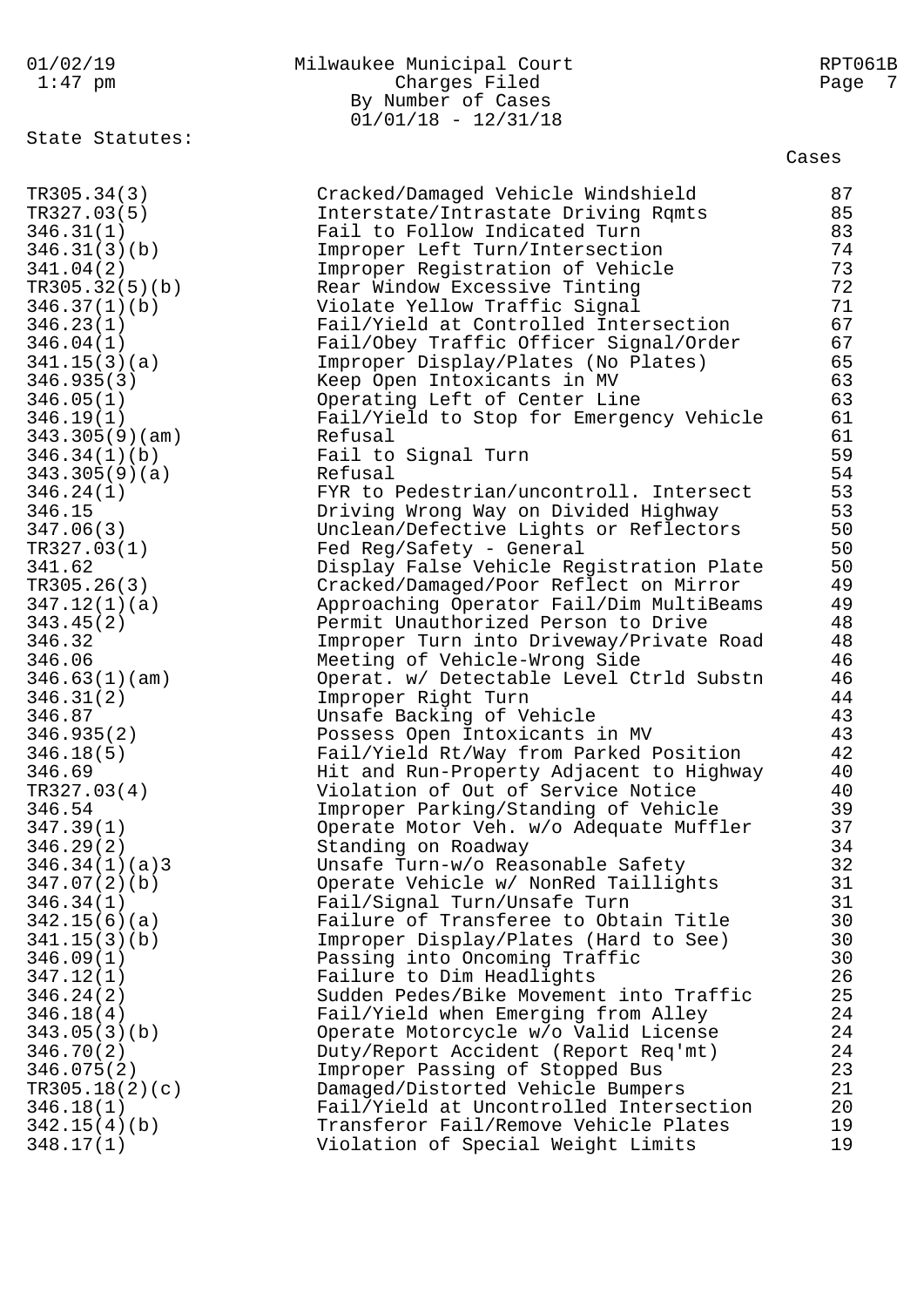# 01/02/19 Milwaukee Municipal Court RPT061B Charges Filed Page 8 By Number of Cases  $01/01/18 - 12/31/18$

State Statutes:

| 341.55(1)      | Dealer Misuse/Dealer Vehicle Plates      | 19             |
|----------------|------------------------------------------|----------------|
| 347.35(1)      | Operate Motor Vehicle w/o Capable Brakes | 18             |
| 346.88(3)(c)   | Obstructed Driver's Vision-Rear View     | 17             |
| TR305.26(1)    | Fail/Equip Required Mirrors              | 17             |
| 346.13(3)      | Deviation From Designated Lane           | 17             |
| 346.31(3)      | Improper Left Turn                       | 15             |
| 346.94(2)      | Racing on Highway                        | 14             |
|                |                                          |                |
| TR305.30(2)    | Vehicle Tires w/Less Than 2/3 Inch Tread | 14             |
| 347.10(2)      | Other Headlamp Equipment Violations      | 13             |
| TR305.19(1)    | Fail/Maintain Door/Hood Trunk Lid        | 12             |
| 341.61(5)      | Possess Counterfeit Registration         | 11             |
| 346.18(6)      | Fail/Yield for Yield Sign                | 11             |
| 341.15(2)      | Improperly Attached License Plates       | 11             |
| 341.15(3)(c)   | Improper Display/Plates (Illegible)      | 11             |
| 346.34(1)(a)1  | Unsafe Turn-At Intersection              | 10             |
| 343.07(1g)(a)1 | GDL Passenger Violation                  | 10             |
| 346.53(6)      | Parking/Standing where Prohibited        | 10             |
| 347.25(4)      | Equip NonPolice Veh. w/ Blue Lights      | 10             |
| 346.33(1)(a)   | Unlawful U/Y Turn-Control. Intersection  | 9              |
| 346.88(3)(b)   | Obstructed Driver's Vision-Front View    | $\mathsf 9$    |
| 346.94(1)      | Driving on Sidewalk                      |                |
| 347.39(2)      | Equip Motor Vehicle with Illegal Muffler | 99999          |
| 346.57(4)(d)   | Speeding in Alley                        |                |
| 347.07(2)(a)   | Operate Vehicle w/ NonWhite Headlights   |                |
| 346.33(1)(d)   | Unlawful U/Y Turn-Erected Signs          |                |
| 346.195(1)     | Owner Liability-Fail/Yield to ER Vehicle |                |
| 341.61(3)      | Alter Veh. Registration Plate/Sticker    | 9988887        |
| 346.33(1)(c)   | Unlawful U/Y Turn-Highway MidBlock       |                |
|                |                                          |                |
| 341.15(1m)(a)  | Fail/Attach Rear Regis. Decal/Tag        |                |
| 347.489(1)     | Operate Bike/Cycle w/o Lights/Reflectors |                |
| TR305.18(1)(a) | Fail/Equip Required Bumper               |                |
| 346.92(2)      | Riding Illegally on Vehicle              |                |
| 343.45(1)      | Permit Unauthorized Minor to Drive       | $\sqrt{ }$     |
| 346.935(1)     | Drink Open Intoxicants in MV             | $\overline{7}$ |
| 347.12(1)(b)   | Following Operator Fail/Dim MultiBeams   | $\overline{7}$ |
| 346.37         | Violate Traffic-Control Signal           | 7              |
| 346.67(1)      | Hit and Run                              | 7              |
| 346.38(1)      | Pedestrian Signal Violation              | 7              |
| 346.92(1)      | Driving with Person Riding Illegally     | $\epsilon$     |
| TR305.30(9)    | Vehicle Rim-Loose/Missing Nut/Lug Bolt   | $\epsilon$     |
| 346.075(1)     | Overtaking & Passing Bicycles            | $\epsilon$     |
| TR305.26(4)    | Inadequate Mirror(s)                     | 6<br>6<br>6    |
| 341.335(1)     | Fail/Notify DMV of Address Change        |                |
| 346.09(3)      | Passing in No-Passing Zone               |                |
| TR327.03(2)    | Age, Waiver of Physical Disqualification | $\epsilon$     |
| TR305.16(4)    | Covered/Obscured Tail Lamps/Reflectors   | $\epsilon$     |
| 346.24(3)      | Passing Vehicle Stopped for Pedestrian   | $\mathsf 6$    |
| 347.15(2)      | Improperly Locate Veh.Directional Lights |                |
| 343.07(1g)(a)3 | GDL Passenger Violation                  | 6<br>5<br>5    |
| TR305.32(1)    | Window Not Approved Safety Glass/Damaged |                |
| 341.11(4)      | No Display of Registration Certificate   | 5              |
| TR101.02(2)(j) | Unnecessary Acceleration                 | 5              |
|                |                                          |                |
|                |                                          |                |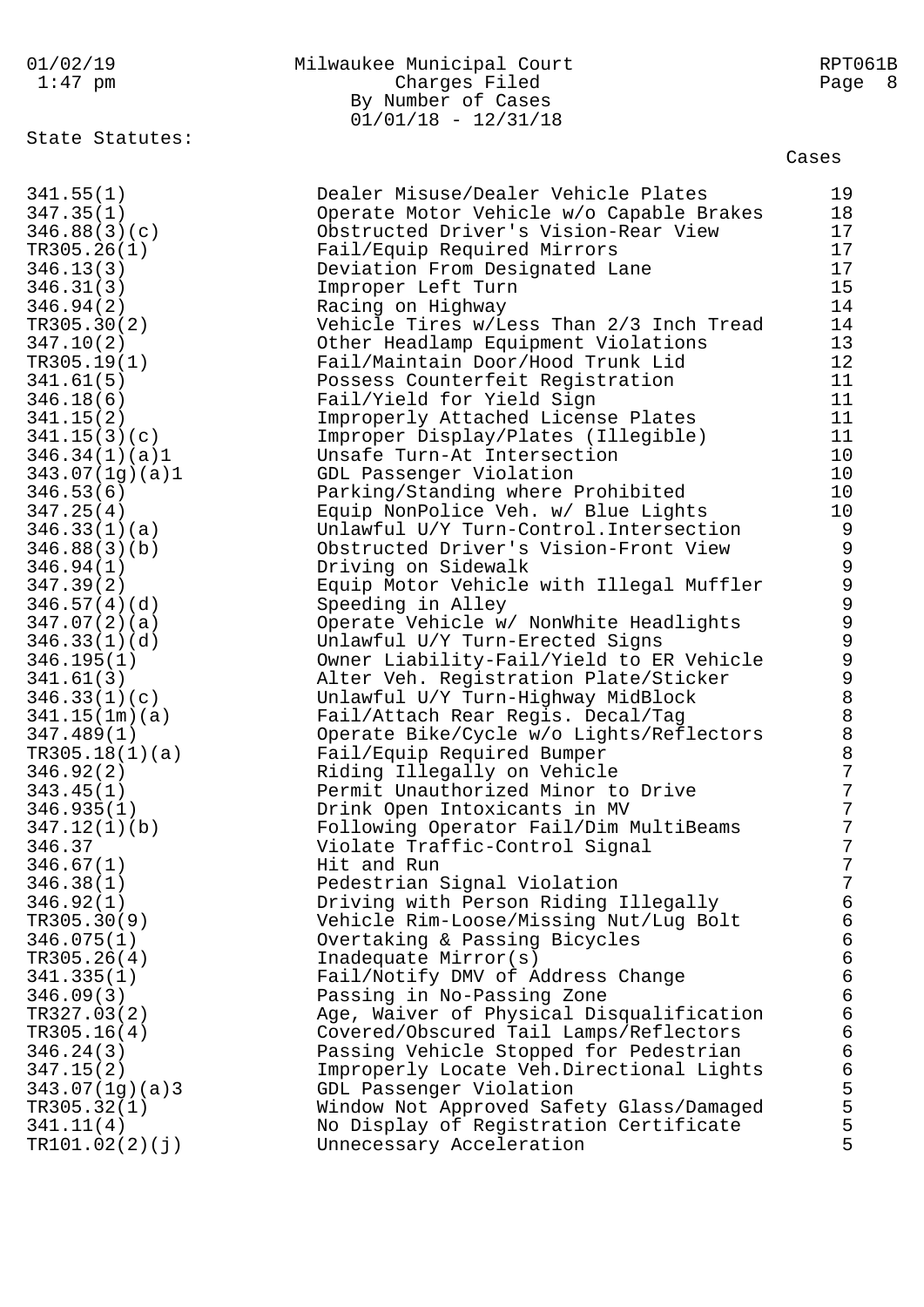State Statutes:

# 01/02/19 Milwaukee Municipal Court RPT061B 1:47 pm Charges Filed Page 9 By Number of Cases 01/01/18 - 12/31/18

| 343.085(2m)(a)1 | Prob Licensee Oper Veh w/other person    | 5              |
|-----------------|------------------------------------------|----------------|
| 346.51(1)       | Improper Parking On/Off Roadway          |                |
| 346.07(2)       | Unsafe Cutting in When Passing           | 5<br>5<br>5    |
| 346.33(1)(b)    | Unlawful U/Y Turn - Midblock             |                |
| 341.55(2)       | Use Dealer Plate/Veh. Not Dealer-Owned   | $\overline{4}$ |
| 346.04(3)       | Vehicle Operator Flee/Elude Officer      | $\overline{4}$ |
| 346.57(4)(em)   | Speeding on City Service Road            | $\overline{4}$ |
| 346.93(1)       | Minor Transporting Intoxicants in MV     | $\overline{4}$ |
| 346.52(1)(f)    | Stopping/Standing-Double Parking         | $\overline{4}$ |
| 346.37(1)(d)1   | Violate Green Traffic Arrow              | $\overline{4}$ |
| 346.94(7)       |                                          | $\overline{4}$ |
|                 | Spilling Waste Load on/along Highway     | $\overline{4}$ |
| 346.57(4)(a)    | Speeding in School Zones                 |                |
| 346.072(1m)(a)  | Fail/Move Vehicle - Pass Stop Emerg Veh  | $\overline{4}$ |
| 347.36(3)       | Fail/Maintain Veh.Brakes/Working Order   | $\overline{4}$ |
| TR305.09(6)     | Cracked/Broken Lenses/Reflectors         | $\overline{4}$ |
| 346.455         | Fail/Stop for Fire Truck at Fire Station |                |
| 23.33(4)(d)     | ATV-Operation on Roadway                 |                |
| 346.33(1)(f)    | Improper U-Turn - Unsafe or Interfere    |                |
| TR325.02(6)     | Vehicle Equipment Violations-Group 2     |                |
| 346.20(1)       | Fail/Yield to Funeral Procession         |                |
| TR325.02(4)     | Vehicle Equipment Violations             |                |
| 346.072(1m)(b)  | Fail/Slow Vehicle - Pass Stop Emerg Veh  |                |
| 346.53(3)       | Parking/Standing near Fire Hydrant       |                |
| 194.34(1)       | Contract Motor Carrier Fail/License      |                |
| 346.38(2)       | Bike/Pedes Violate Pedestrian Signal     |                |
| 346.18(7)(a)    | Fail/Yield when Entering Alley           |                |
| 346.07(3)       | Failure to Yield to Passing Vehicle      |                |
| 347.40(1)       | Operate Vehicle w/o Rearview Mirror      |                |
| TR305.35(4)     | Fail/Maintain Windshield Washer/Fluid    |                |
| 194.41(1)       | Motor Carrier No Insurance on File       |                |
| 346.46(2)(a)    | Improper Stop/Stop Sign-Clear Line       |                |
| 343.07(1g)(d)2  | GDL Hours of Darkness Violation          |                |
|                 |                                          |                |
| TR305.15(4)     | Cover/Obstruct Stop Lamp Lenses          |                |
| TR305.32(4)(a)  | Vent / Side Window / Unauthorized Sign   |                |
| 346.70(5)       | Falsifying Accident Report               |                |
| TR305.13(1)     | Fail/Maintain License Plate Lamp Wiring  |                |
| 347.48(4)(a)2   | Transport Child >4<8 w/o Restraints      | $\mathbf{3}$   |
| 343.52(1m)      | Fraudulent Use of Special ID Card        | $\sqrt{2}$     |
| 346.23(2)       | FYR at Divided Highway                   | $\frac{2}{2}$  |
| 347.26(1)       | Vehicle Optional Light Restrictions      |                |
| 346.12          | Driving Through Safety Zone              | $\overline{a}$ |
| 346.47(1)       | Fail/Yield/Stop/Emerging from Alley      | $\sqrt{2}$     |
| 346.94(9)       | Alighting From/Boarding Moving Vehicle   | $\overline{2}$ |
| 346.20(2)       | Drive b/t Funeral Procession Vehicles    | $\overline{2}$ |
| 346.25          | Pedestrian/Bike FYR when CrossingRoadway | $\frac{2}{2}$  |
| 23.33(3)(a)     | ATV - Careless Operation                 |                |
| 341.07(2)       | Operate Unregistered Motor Truck/Tractor | $\overline{a}$ |
| 346.457(1)      | Owner's Liability-Pass Fire Truck        | $\overline{2}$ |
| TR325.02(5)     | Interstate Hours of Service, Etc.        | $\overline{2}$ |
| 347.47(2)       | Towing with Improper Hitches/Couplings   | $\overline{2}$ |
| TR305.08(3)     | Backup Lamp On When Not In Reverse       | $\overline{2}$ |
| 346.88(4)       | MV Windows Not Reasonably Clean          | $\overline{2}$ |
|                 |                                          |                |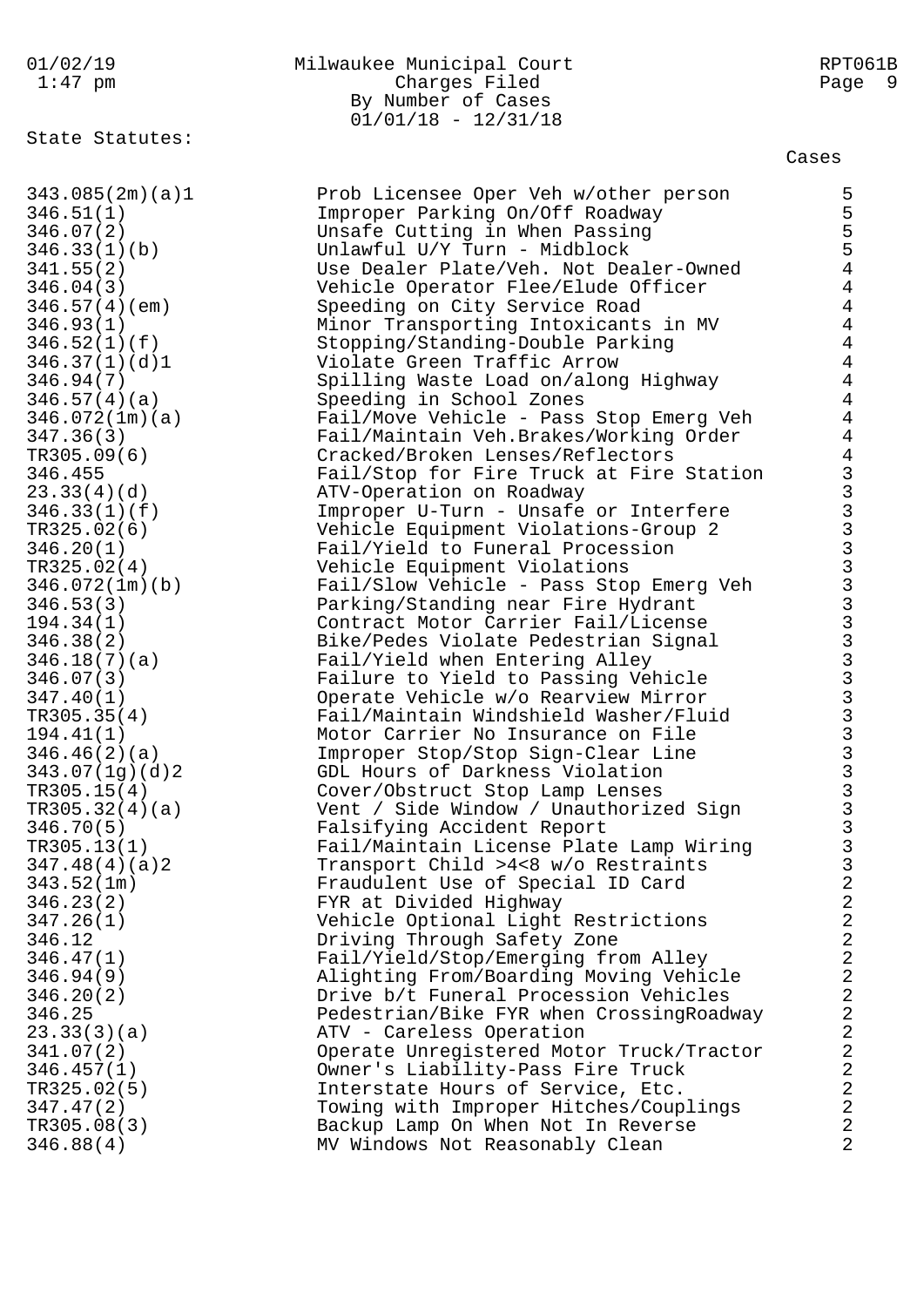# State Statutes:

#### 01/02/19 Milwaukee Municipal Court RPT061B 1:47 pm Charges Filed Page 10 By Number of Cases  $01/01/18 - 12/31/18$

#### Cases

343.05(2)(a) Operate w/o Comm.Veh. License 2 346.46(2)(b) Improper Stop/Stop Sign-No Clear Line 2 TR305.20(1) Fail/Properly Maintain Exhaust System 2 TR305.34(1) Illegal Safety Glass Windshield 2 347.38(1) Defective Horn or Unnecessary Use 2 TR305.30(1) Fail/Properly Maintain Tires and Rims 2 346.505(2)(a) Park-Area Reserved/Physically Disabled 2 TR327.05 Intrastate Record of Duty Status 2 341.625(1) Fraudulent Use of Special Plates 2 TR305.35(1) Fail/Equip Required Wipers 2 346.595(5) Operate Motorcycle w/o Headlights On 2 TR327.03(3) Fed Reg/Safety - General 2 346.37(1)(c)2 Pedes/Bike Violate Red Traffic Light 2 TR305.11(2)(a) Fail/Properly Maintain Headlamps 2 347.41 Defective Speedometer 2 TR301.62(10) No Interlock or Inoperative 2 343.07(1g)(a)2 GDL Passenger Violation 2 346.94(5) Placing Injurious Substance on Highway 2 347.26(6)(b) Tow Truck Warning Lamp Reqm'ts 2 TR305.17(1) Fail/Properly Maintain Brakes 2 TR305.11(3)(b) Fail/Maintain Headlamps 2 346.52(1)(a) Stopping/Standing w/i Intersection 2 TR305.15(2) Fail/Properly Maintain Stop Lamps 2 346.28(2) FYR to Pedestrian on Sidewalk 2 346.804 Bike Rules-Fail/Yield,Etc. on Sidewalk 2 346.90 Following/Parking Near Emergency Vehicle 2 343.22(2)(b) Fail/Notify Address Change(PhotoLicense) 2 346.46(2)(c) Improper Stop/Sign-No Crosswalk, Line 1 23.33(6)(a) ATV-Fail/Display Lighted Headlamp 1 341.615 Unlawfully Produce Registration Plate 1 347.36(1) Vehicle Brakes Fail/Meet Capability 1 341.61(1) Lend Registration Plate/Unauth. Person 1 TR305.33(2) Defroster/Defogger Not Function Properly 1 TR305.30(6) Vehicle Tire/Cuts or Snags in Excess 1 344.64(2) Knowingly Forge/Alter Proof of Insurance 1 347.26(6)(a) Service Vehicle Warning Lamp Reqm'ts 1 346.465(1) Veh.Owner Liable/Fail/Obey School Guard 1 TR305.11(3)(c) Tinted Headlamps 1 346.57(4)(c) Speeding in Pedestrian Safety Zone 1 346.89(5) Operate with Electronic Device in View 1 TR305.29(5)(b) Fail/Maintain Steering Wheel 1 346.94(13) Abandoned Motor Vehicle 1 346.70(1m)(b) Knowingly Assist Person Fleeing Accident 1 346.04(2t) Resisting / Failing to Stop / Fleeing 1 346.94(20)(a) Opening Car Door on Highway-Adult 1 347.489(2) Operate Bike/Cycle w/o Functioning Brake 1 348.10(5)(c) Fail/Position Trailer Loads Properly 1 347.245(4) Unlawful Display of SMV Emblem 1 346.09(2) Passing on Hill or Curve 1 346.34(2) Fail/Signal Stop/Slowing 1 348.09(1) Operating with Load Projecting on Sides 1  $TR301.05(7)$  1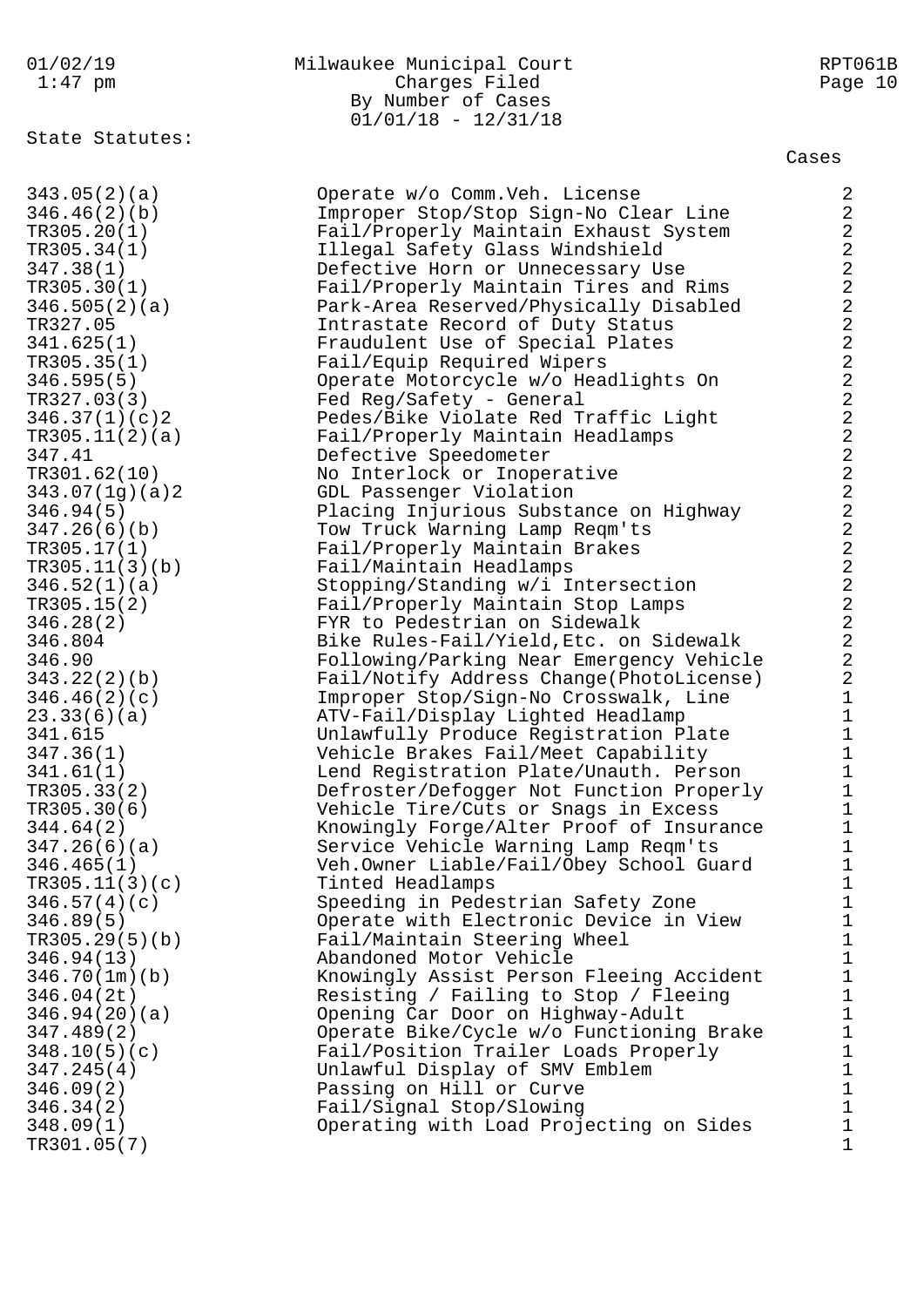State Statutes:

# 01/02/19 Milwaukee Municipal Court RPT061B 1:47 pm Charges Filed Page 11 By Number of Cases 01/01/18 - 12/31/18

Cases

347.47(4) Couplings/Cables Fail/Meet Standards 1 TR305.19(3) Trunk Lid Open Position No Oversize Load 1 TR305.18(1)(c) Bumper/Rear End Protect Not on Light Trk 1 347.115 Use/Modulated Headlamps during Darkness 1 343.44 1 346.44(1)(b) Fail to Stop/RR Crossing Signal 1 347.485(2) Operate Cycle without Eye Protection 1 346.803(2) Bike Rules-Fail/Ride/Right Side/Bike Way 1 TR305.18(2)(a) Fail/Properly Mount Vehicle Bumpers 1 TR330.10(8) Motor Bus - Emergency Exits 1 347.47(3) Towing with Improper Safety Chains 1 346.53(4) Parking/Standing in Driveway 1 343.085(2m)(a)2 Operate MV by Prob Licensee - 12-5 am 1 346.47(2) Fail/Stop at Intersecting Alley 1 347.485(1)(a) Minor Operate Motorcycle w/o Headgear 1 343.07(1g)(d)1 Operate MV by Permittee After Dark 1 347.42 Operate Motor Veh. w/o Windshield Wipers 1 347.22(2) Operate Farm Tractor w/o Red Tail Lights 1 TR305.22(1) Fail/Equip Vehicle Fenders 1 346.94(11) Towing Occupied Sled/Bicycle on Hwy 1 346.37(1)(a)1 Violate Green Traffic-Control Signal 1 348.05(1) Operate Vehicle(Excess Width) w/o Permit 1 347.35(3)(b) Semitrailer Brakes Fail/Comply Standards 1 346.35 Improper Signal for Stop/Turn 1 343.05(3)(c) Operate Moped w/o Valid License 1 347.10(2)(a) Fail/Comply w/ MultiBeams(Upper Lights) 1 TR305.11(1)(a) Fail/Equip with Proper Headlamps 1 346.31(3)(a) Improper Left Turn/Approach 1 346.59(1) Impeding Traffic by Slow Speed 1 347.48(4)(a)1 Safety Belt Violations-Child under 4 Yrs 1 342.15(4)(a) Owner Fail/Remove Vehicle Plates 1 346.14(2)(a) Truck Following Too Closely 1 346.52(1)(h) Stopping/Standing-Prohibited by Sign 1 347.13(4) Improperly Wire Tail Lights w/Headlights 1 346.63(2m) Violate Absolute Sobriety Law 1 347.15(3) Directional Signal to be Visible/Driver 1 TR305.34(5) Cloudiness on Windshield 1 346.79(4) Bike Rules-Attach Bike/Another Veh. 1 346.57(4) Exceeding Speed Zones 1 342.16(1)(a) Dealer Submit Title for Resale Car 1 TR327.05(3)(a) Interstate Record of Duty Status 1 TR325.05 Enforce of Motor Carrier Safety Regs 1 345.17(1)(c) False Statement to DMV-ID Card 1 343.44(1)(c) Driving While Out-Of-Service 1 TR305.26(2) Mirror Not Functioning Properly 1 346.922(1) Transport Child in Truck's Cargo Area 1 343.07(1g)(bm) GDL Passenger Age Violation 1 TR305.24(3) Fail/Improper Fuel Tank Cap 1 346.57(4)(h) Speeding in 55 MPH Zone 1 TR305.32(5)(a) Rear Window Unauthorized Sign 1 194.17 Motor Carrier Fail/Obtain Certificate 1 800.12 Contempt 1